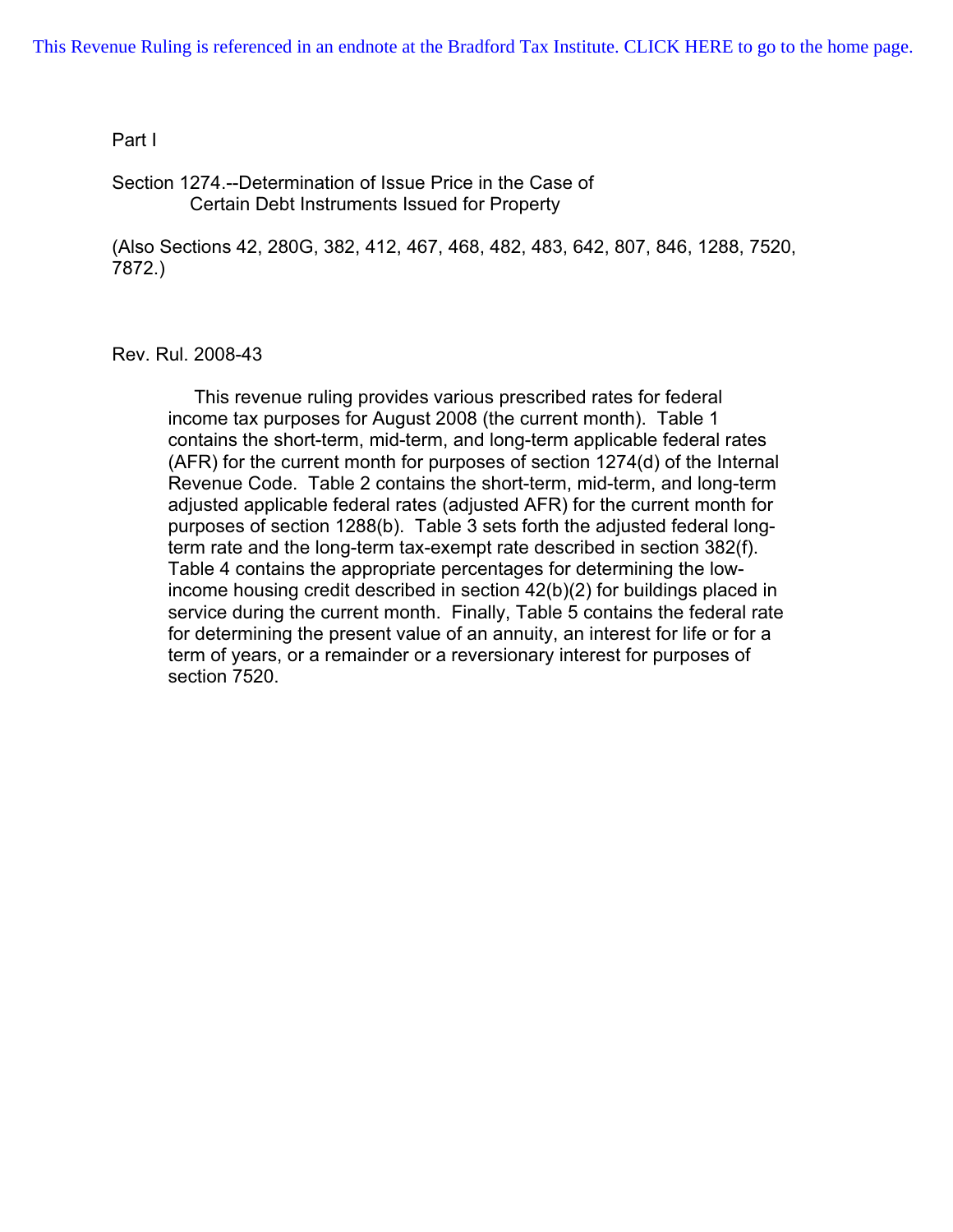## REV. RUL. 2008-43 TABLE 1

# Applicable Federal Rates (AFR) for August 2008

|                                                                        | <b>Period for Compounding</b>                      |                                                    |                                                    |                                                    |  |  |
|------------------------------------------------------------------------|----------------------------------------------------|----------------------------------------------------|----------------------------------------------------|----------------------------------------------------|--|--|
|                                                                        | Annual                                             | Semiannual                                         | <b>Quarterly</b>                                   | <b>Monthly</b>                                     |  |  |
|                                                                        | Short-term                                         |                                                    |                                                    |                                                    |  |  |
| <b>AFR</b><br>110% AFR<br>120% AFR<br>130% AFR                         | 2.54%<br>2.79%<br>3.04%<br>3.31%                   | 2.52%<br>2.77%<br>3.02%<br>3.28%                   | 2.51%<br>2.76%<br>3.01%<br>3.27%                   | 2.51%<br>2.75%<br>3.00%<br>3.26%                   |  |  |
|                                                                        |                                                    |                                                    |                                                    |                                                    |  |  |
| <b>AFR</b><br>110% AFR<br>120% AFR<br>130% AFR<br>150% AFR<br>175% AFR | 3.55%<br>3.91%<br>4.26%<br>4.63%<br>5.35%<br>6.25% | 3.52%<br>3.87%<br>4.22%<br>4.58%<br>5.28%<br>6.16% | 3.50%<br>3.85%<br>4.20%<br>4.55%<br>5.25%<br>6.11% | 3.49%<br>3.84%<br>4.18%<br>4.54%<br>5.22%<br>6.08% |  |  |
|                                                                        | Long-term                                          |                                                    |                                                    |                                                    |  |  |
| <b>AFR</b><br>110% AFR<br>120% AFR<br>130% AFR                         | 4.58%<br>5.04%<br>5.51%<br>5.98%                   | 4.53%<br>4.98%<br>5.44%<br>5.89%                   | 4.50%<br>4.95%<br>5.40%<br>5.85%                   | 4.49%<br>4.93%<br>5.38%<br>5.82%                   |  |  |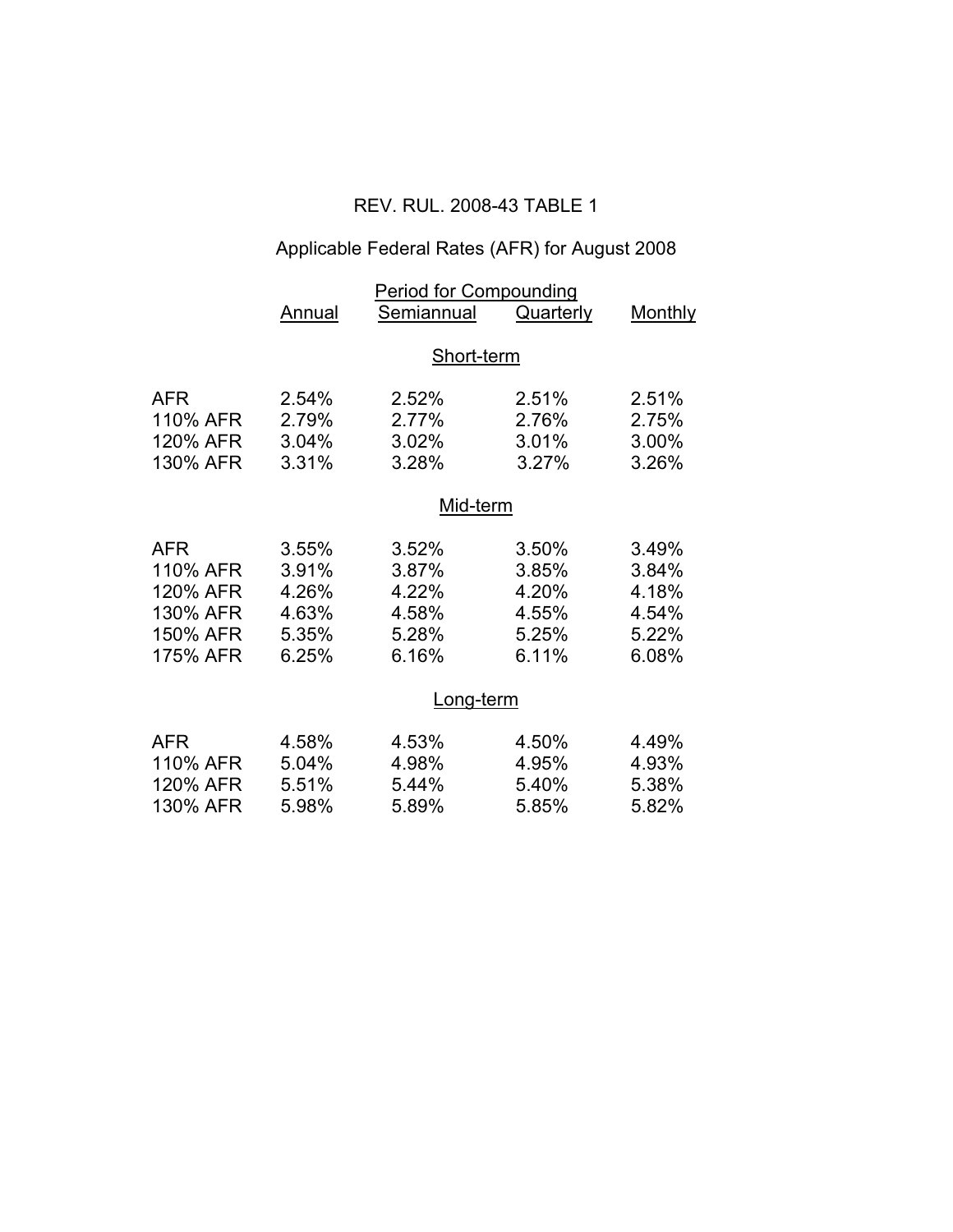### REV. RUL. 2008-43 TABLE 2

#### Adjusted AFR for August 2008

|                            | <b>Period for Compounding</b> |            |           |         |  |
|----------------------------|-------------------------------|------------|-----------|---------|--|
|                            | Annual                        | Semiannual | Quarterly | Monthly |  |
| Short-term<br>adjusted AFR | 2.09%                         | 2.08%      | 2.07%     | 2.07%   |  |
| Mid-term<br>adjusted AFR   | 3.48%                         | 3.45%      | 3.44%     | 3.43%   |  |
| Long-term<br>adjusted AFR  | 4.65%                         | 4.60%      | 4.57%     | 4.56%   |  |

#### REV. RUL. 2008-43 TABLE 3

#### Rates Under Section 382 for August 2008

| Adjusted federal long-term rate for the current month                                                                                                                                | 4.65% |
|--------------------------------------------------------------------------------------------------------------------------------------------------------------------------------------|-------|
| Long-term tax-exempt rate for ownership changes during the<br>current month (the highest of the adjusted federal long-term<br>rates for the current month and the prior two months.) | 4.65% |

#### REV. RUL. 2008-43 TABLE 4

## Appropriate Percentages Under Section 42(b)(2) for August 2008

| Appropriate percentage for the 70% present value low-income<br>housing credit | 7.94% |
|-------------------------------------------------------------------------------|-------|
| Appropriate percentage for the 30% present value low-income<br>housing credit | 3.40% |